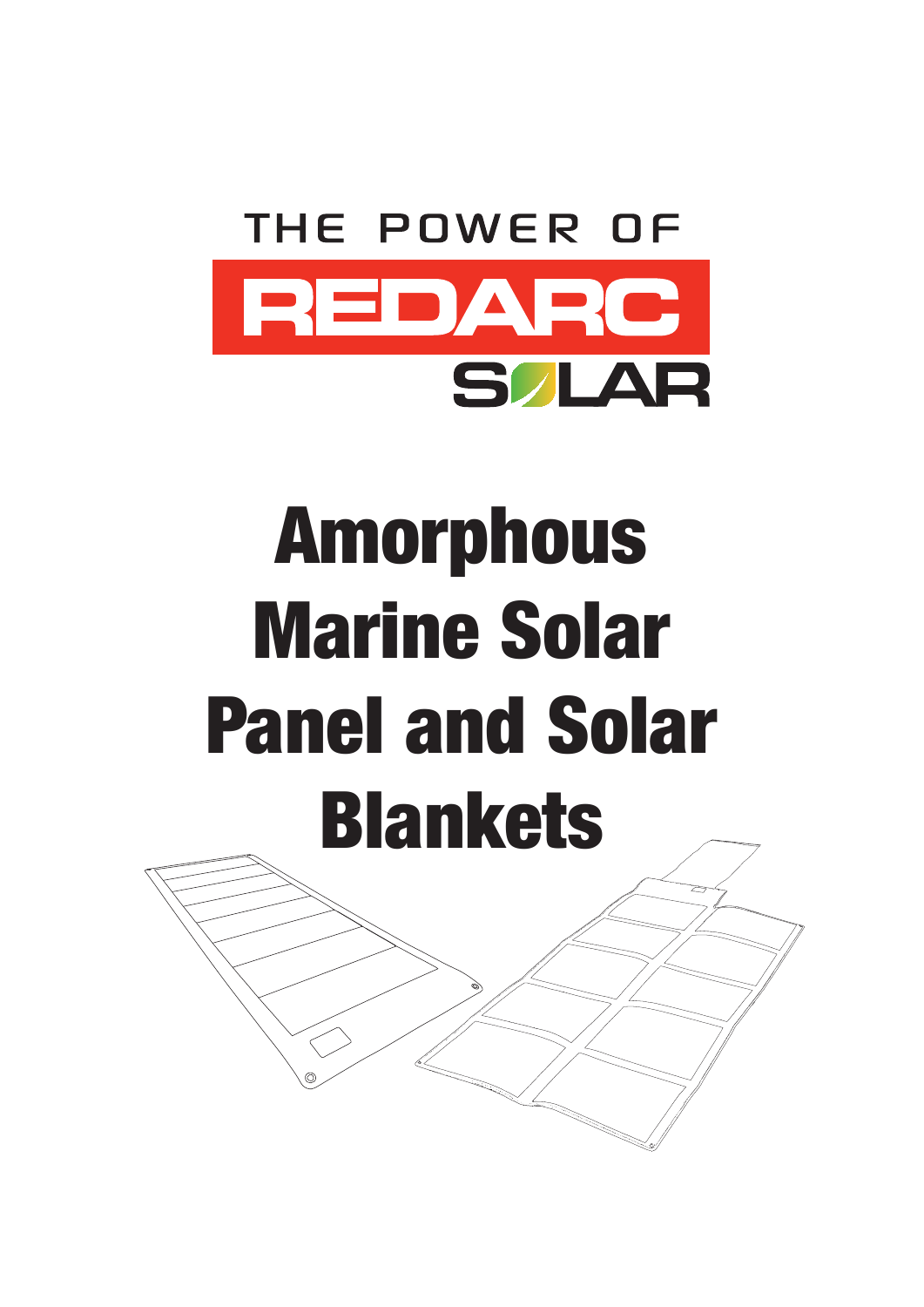#### THE AMORPHOUS MARINE PANEL AND SOLAR BLANKET

Our Amorphous Marine Panels and Solar Blankets are designed to provide high efficiency in a robust, flexible construction.

Marine Panels are backed with vinyl to protect against wear and tear and our Solar Blankets are constructed using heavy duty canvas materials making them suitable for off-road and outback conditions.

#### WARNING & SAFETY INSTRUCTIONS

This appliance is not intended for use by persons (including children) with reduced physical, sensory or mental capabilities, or lack of experience and knowledge, unless they are supervised or have been instructed on how to use the appliance by a person responsible for their safety. Children should be supervised to ensure that they do not play with the appliance.

Do NOT use the Solar Panel to charge non-rechargeable batteries. Doing so may result in harm to the user and/or damage to the Regulator and/or Solar Panel. Only use the Solar Panel for charging Standard Lead Acid, Calcium content, Gel & AGM type 12V batteries.

All lead acid batteries produce harmful, explosive gases. The Battery should be mounted in a well ventilated area, as far as possible from any ignition sources. Do NOT smoke when in the vicinity of the battery under charge.

Battery acid is a harmful substance. Care should be taken when working with lead acid batteries, if the acid comes into contact with your eyes or skin, immediately wash the affected area with cold running water and seek medical assistance. Eye protection and gloves should be worn when handling lead acid batteries.

The Solar Panel will achieve best results when proper battery maintenance is regularly performed. This includes but is not limited to checking water and specific gravity levels of the battery.

**Warning!** Check the manufacturers data for your battery and ensure that the 'Absorption' voltage of the profile you select does not exceed the manufacturers recommended maximum charging voltage. If the 'Absorption' voltage for your battery type is too high, please select another charging profile.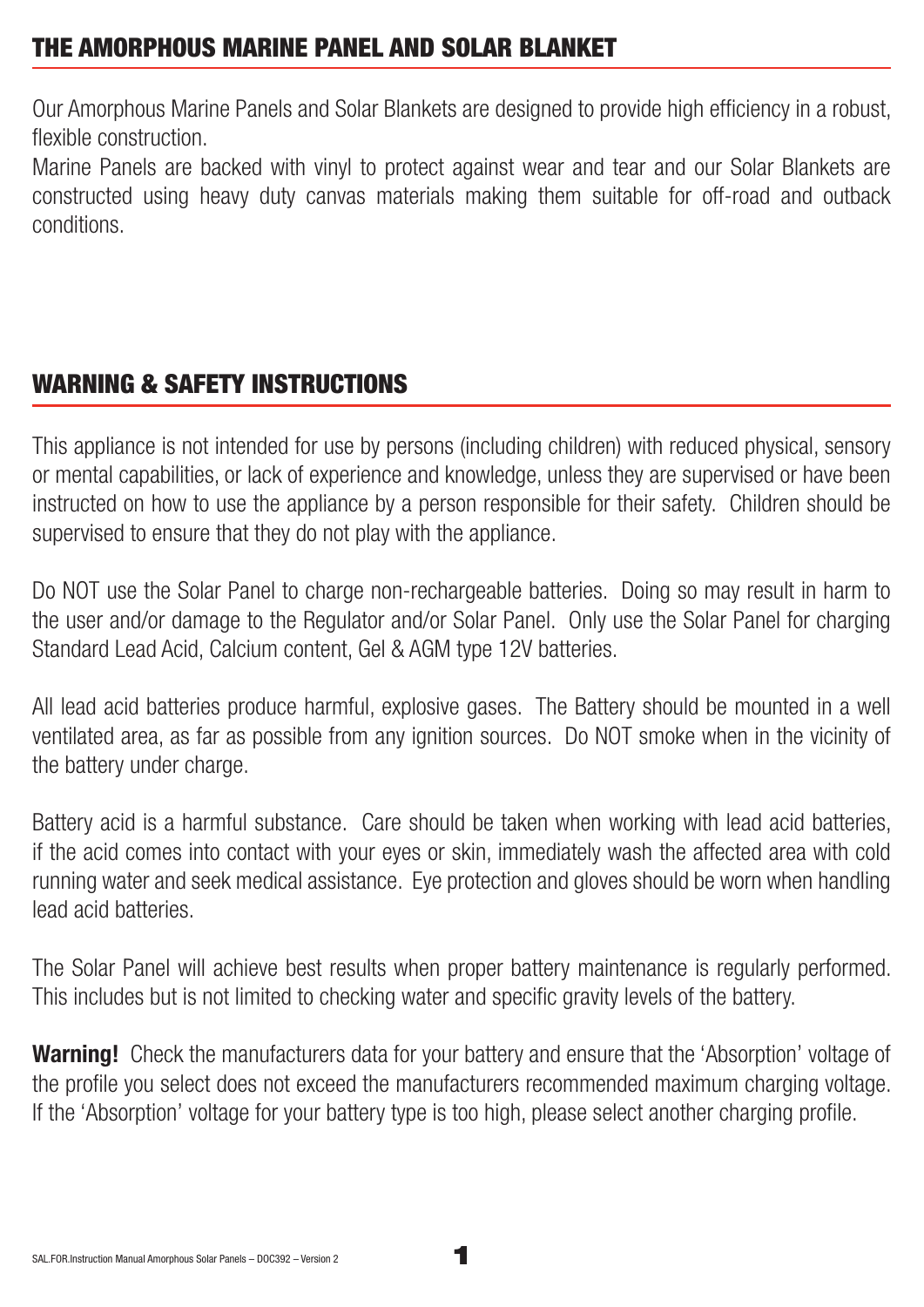#### **CONTENTS**

| The Amorphous Marine Panel and Solar Blanket |   |
|----------------------------------------------|---|
| <b>Panel Features</b>                        | 2 |
| <b>27watt Amorphous Marine Solar Panel</b>   | 3 |
| <b>Specifications</b>                        | 3 |
| <b>36watt Amorphous Solar Blanket</b>        | 4 |
| <b>Specifications</b>                        | 4 |
| <b>72watt Amorphous Solar Blanket</b>        | 5 |
| <b>Specifications</b>                        | 5 |
| <b>108watt Amorphous Solar Blanket</b>       | 6 |
| <b>Specifications</b>                        | 6 |
| <b>System Wiring</b>                         | 7 |
| <b>Marine Solar Panel Connection</b>         | 7 |
| <b>Solar Blanket Connection</b>              |   |
| <b>Panel Setup</b>                           | 8 |
| <b>Positioning your Panel</b>                | 8 |
| <b>Accessories</b>                           | 8 |

#### **PANEL FEATURES**



**2**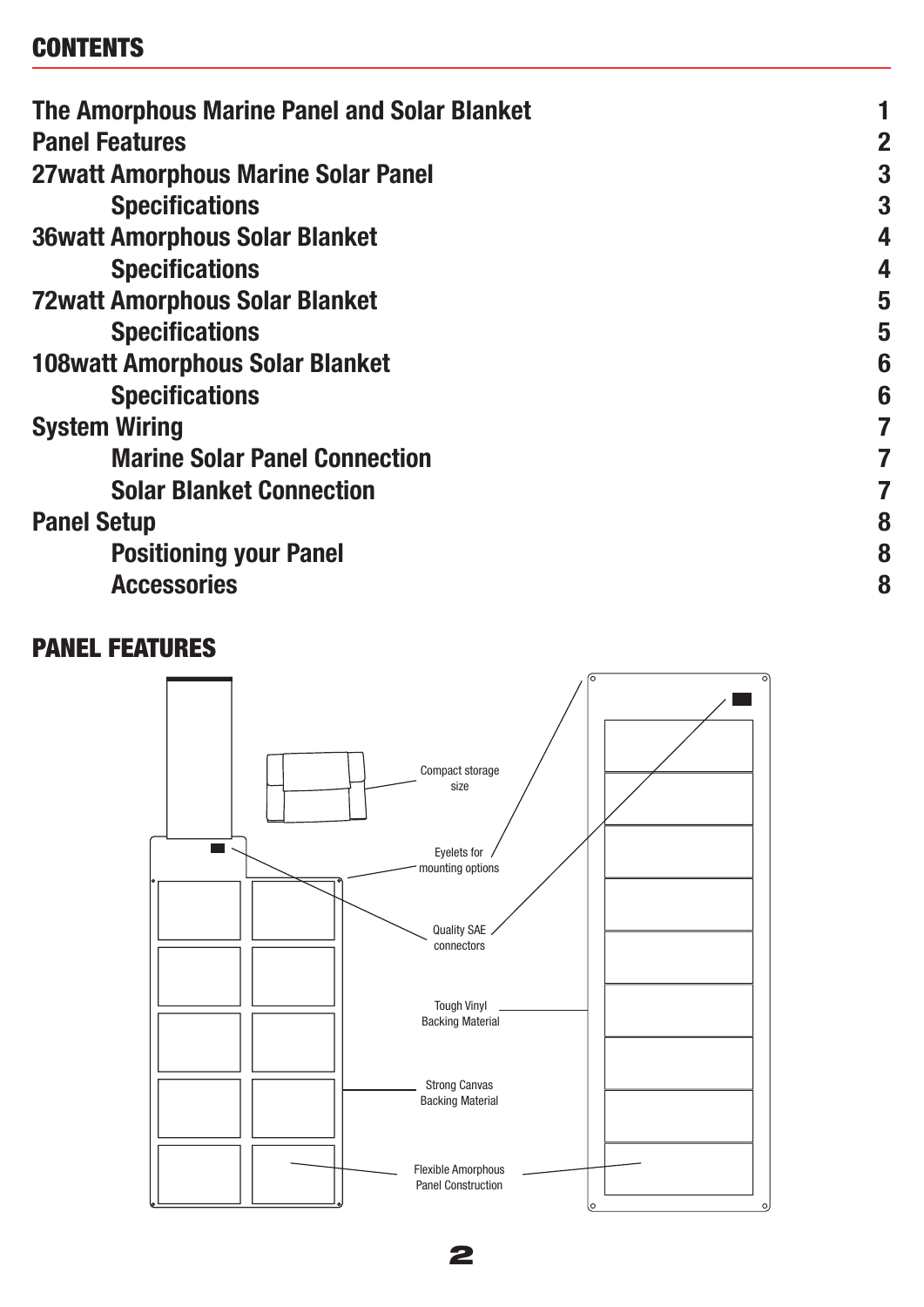

| <b>Model</b>                | <b>SAX1027</b>   | <b>Short circuit Current</b> | 2.4A                            |
|-----------------------------|------------------|------------------------------|---------------------------------|
| <b>Construction</b>         | <b>Amorphous</b> | <b>Tolerance</b>             | $\pm 3\%$                       |
| <b>Max Power (Nom.)</b>     | 26.7W            | <b>Backing Material</b>      | <b>Vinyl</b>                    |
| <b>Net Weight</b>           | 900g             | <b>Cable length</b>          | <b>130mm</b>                    |
| <b>Dimensions</b>           | 1210x410mm       | <b>Operating temp.</b>       | $-40^\circ$ to $+85^\circ$ C    |
| <b>Max power Voltage</b>    | 13.5V            | <b>Std. test conditions</b>  | AM1.5 1000W/m <sup>2</sup> 25°C |
| <b>Max power Current</b>    | 1.9A             | <b>Manufactured in</b>       | China                           |
| <b>Open circuit Voltage</b> | <b>19.4V</b>     | <b>Certification</b>         | <b>CE, RoHS</b>                 |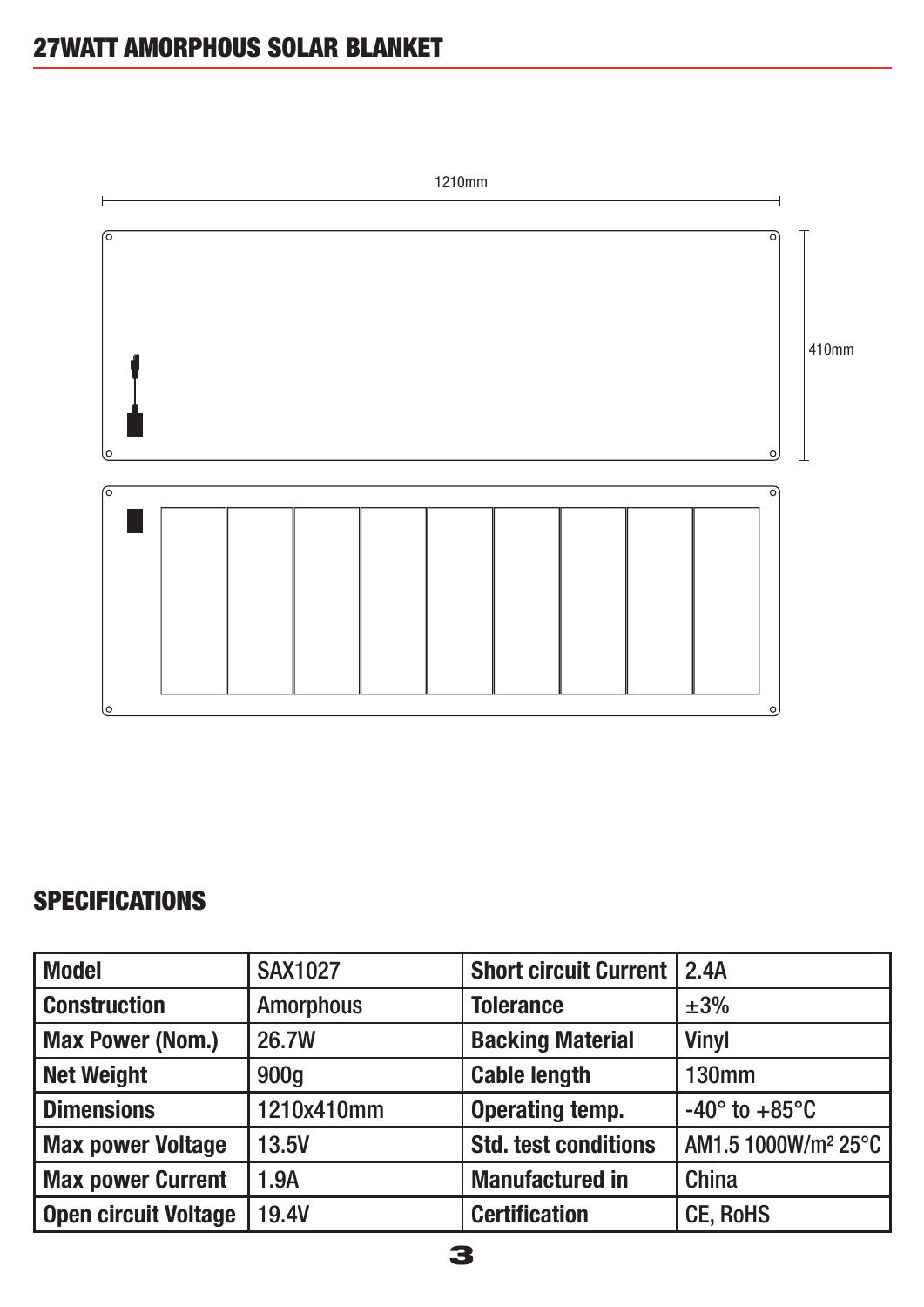

| <b>Model</b>                | <b>SAF1036</b>   | <b>Short circuit Current</b> | 2.4A                            |
|-----------------------------|------------------|------------------------------|---------------------------------|
| <b>Construction</b>         | <b>Amorphous</b> | <b>Tolerance</b>             | $\pm 3\%$                       |
| <b>Max Power (Nom.)</b>     | 34.2W            | <b>Backing Material</b>      | <b>Canvas</b>                   |
| <b>Net Weight</b>           | 1.75kg           | <b>Cable length</b>          | <b>130mm</b>                    |
| <b>Dimensions (Closed)</b>  | 55x155x385mm     | <b>Operating temp.</b>       | $-40^\circ$ to $+85^\circ$ C    |
| <b>Max power Voltage</b>    | <b>18.0V</b>     | <b>Std. test conditions</b>  | AM1.5 1000W/m <sup>2</sup> 25°C |
| <b>Max power Current</b>    | 1.9A             | <b>Manufactured in</b>       | China                           |
| <b>Open circuit Voltage</b> | 25.9V            | <b>Certification</b>         | <b>CE, RoHS</b>                 |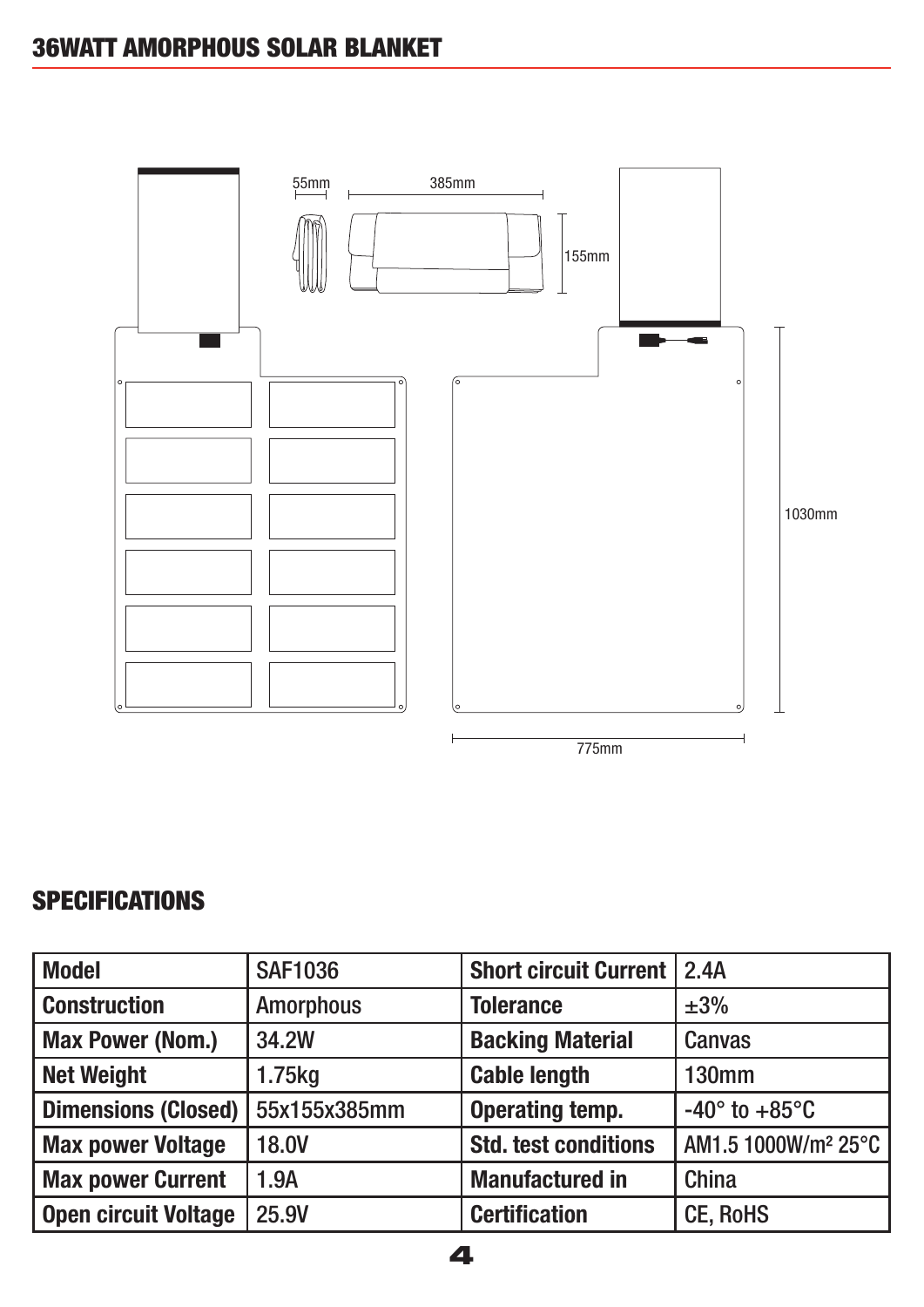

| <b>Model</b>                | <b>SAF1072</b>   | <b>Short circuit Current</b> | 4.8A                            |
|-----------------------------|------------------|------------------------------|---------------------------------|
| <b>Construction</b>         | <b>Amorphous</b> | <b>Tolerance</b>             | $\pm 3\%$                       |
| <b>Max Power (Nom.)</b>     | 68.4W            | <b>Backing Material</b>      | <b>Canvas</b>                   |
| <b>Net Weight</b>           | 2.95kg           | <b>Cable length</b>          | <b>130mm</b>                    |
| <b>Dimensions (Closed)</b>  | 60x280x390mm     | <b>Operating temp.</b>       | $-40^\circ$ to $+85^\circ$ C    |
| <b>Max power Voltage</b>    | <b>18.0V</b>     | <b>Std. test conditions</b>  | AM1.5 1000W/m <sup>2</sup> 25°C |
| <b>Max power Current</b>    | 3.8A             | <b>Manufactured in</b>       | China                           |
| <b>Open circuit Voltage</b> | 25.9V            | <b>Certification</b>         | <b>CE, RoHS</b>                 |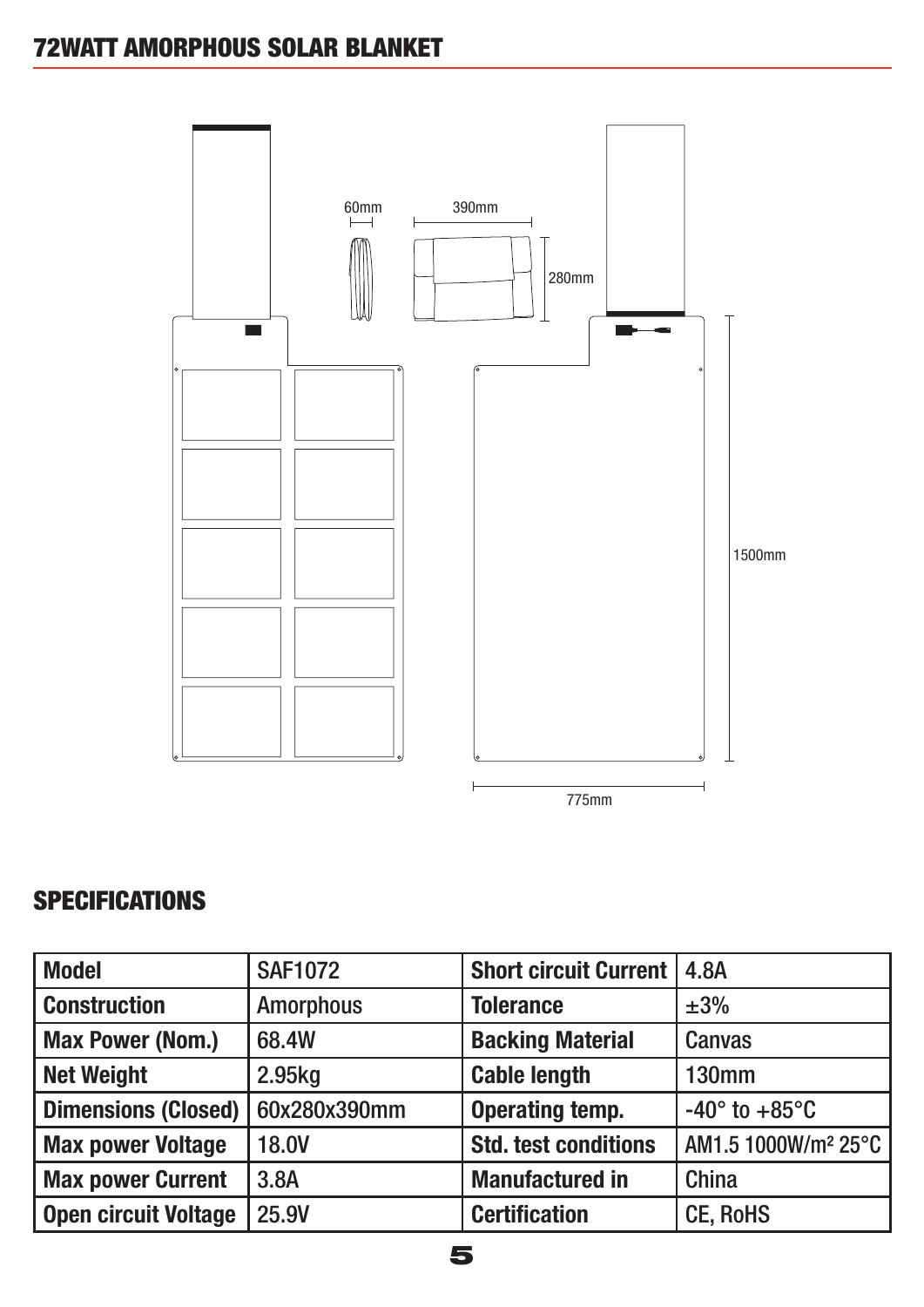

| <b>Model</b>                | <b>SAF1108</b>   | <b>Short circuit Current   7.2A</b> |                                 |
|-----------------------------|------------------|-------------------------------------|---------------------------------|
| <b>Construction</b>         | <b>Amorphous</b> | <b>Tolerance</b>                    | $\pm 3\%$                       |
| <b>Max Power (Nom.)</b>     | 102.6W           | <b>Backing Material</b>             | Canvas                          |
| <b>Net Weight</b>           | 4.75kg           | <b>Cable length</b>                 | <b>130mm</b>                    |
| <b>Dimensions (Closed)</b>  | 60x280x390mm     | <b>Operating temp.</b>              | $-40^\circ$ to $+85^\circ$ C    |
| <b>Max power Voltage</b>    | <b>18.0V</b>     | <b>Std. test conditions</b>         | AM1.5 1000W/m <sup>2</sup> 25°C |
| <b>Max power Current</b>    | 5.7A             | <b>Manufactured in</b>              | China                           |
| <b>Open circuit Voltage</b> | 25.9V            | <b>Certification</b>                | <b>CE, RoHS</b>                 |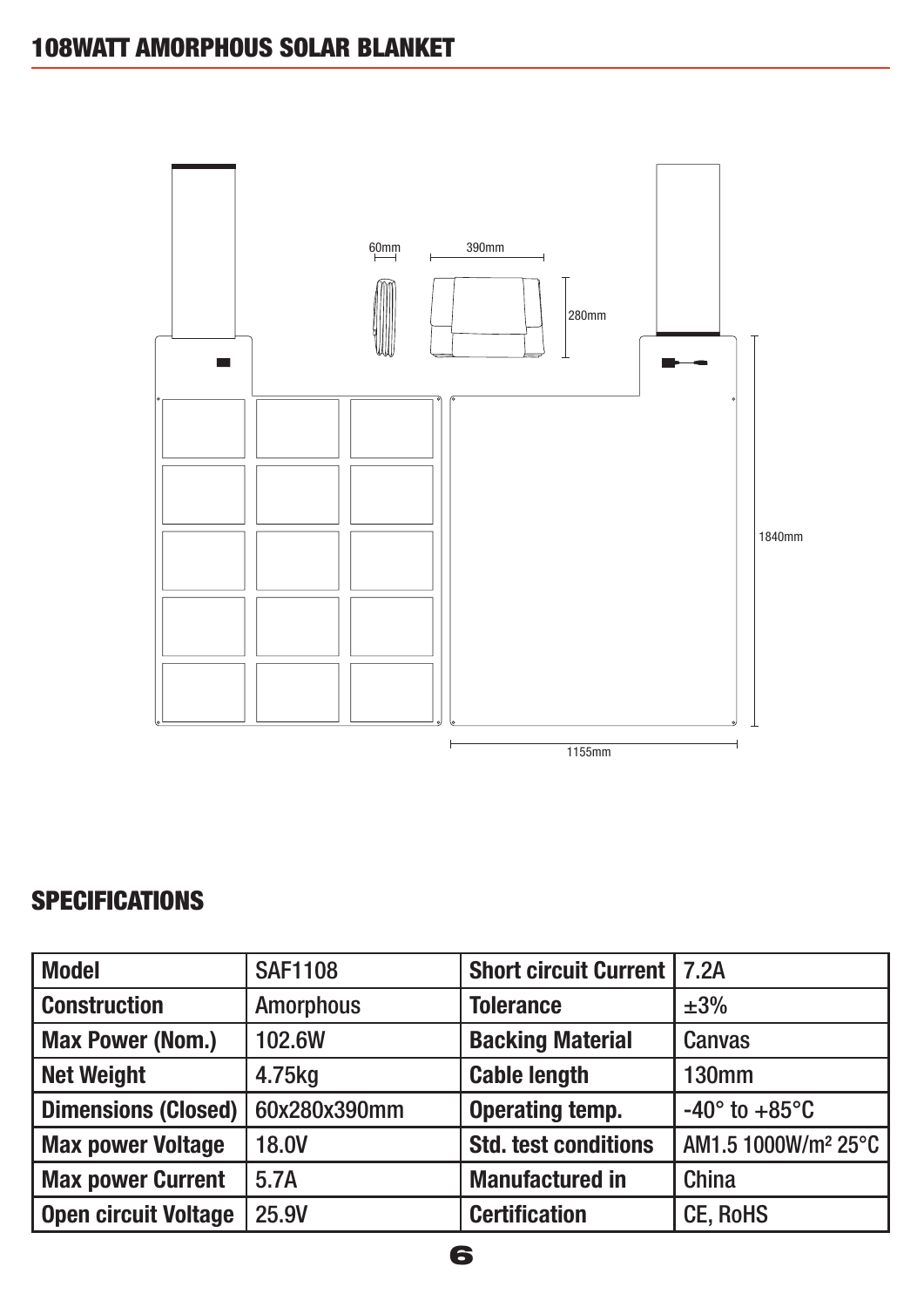#### MARINE SOLAR PANEL CONNECTION



#### SOLAR BLANKET CONNECTION

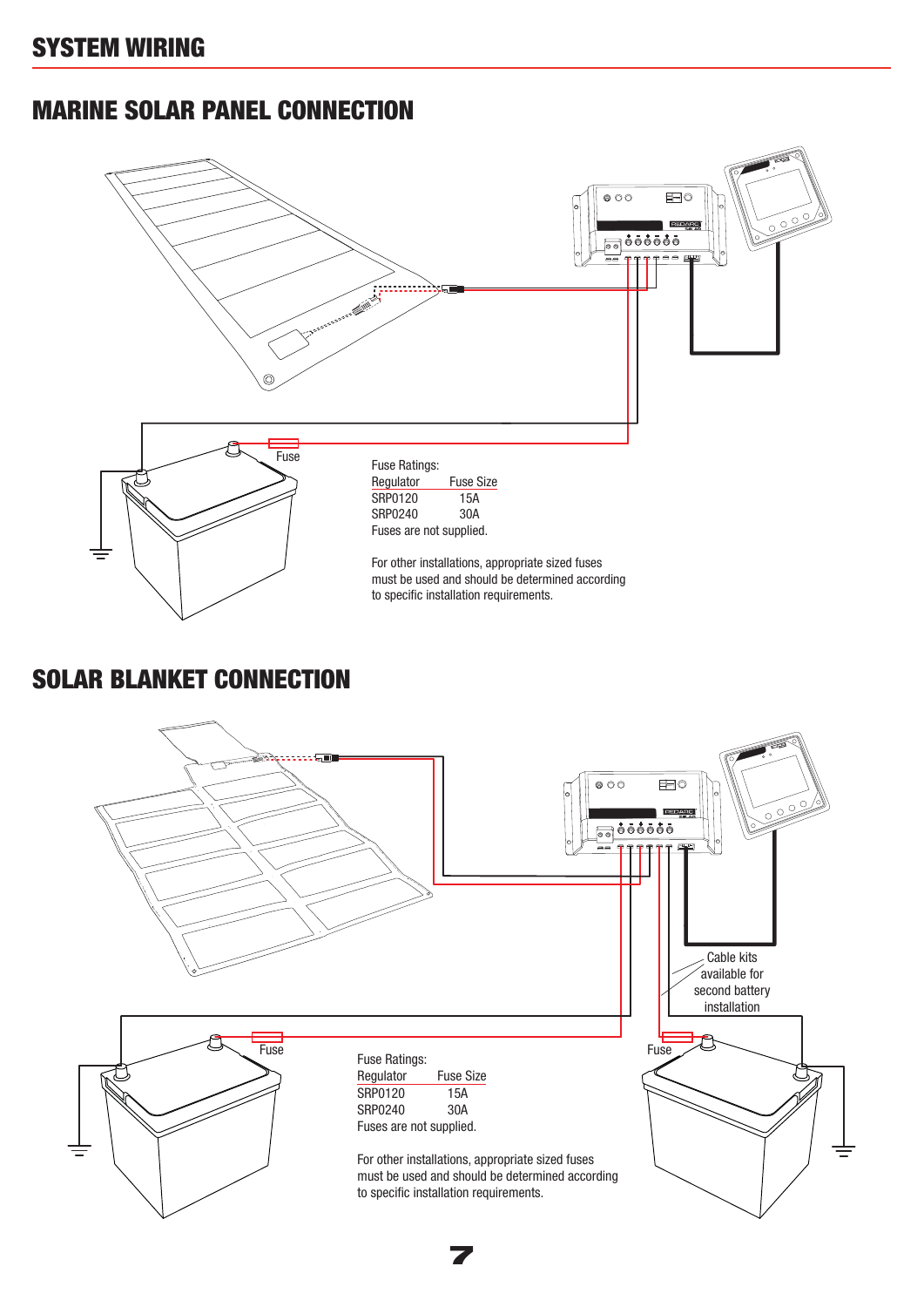#### **POSITIONING YOUR PANEL**

REDARC solar panels will perform at their peak with the panel face angled directly towards the sun. As REDARC Amorphous Marine Panels and Solar Blankets are portable and lightweight it is possible to adjust the angle and position of your panel across the course of the day with reference to the suns position. If this is not desirable REDARC recommend having your panels face NORTH at an angle of between 20° and 40° from the ground. This will ensure the best total output from your panel accross the course of the day, no matter what season. **N**

REDARC Amorphous Marine Panels and Solar Blankets features reinforced eyelets at the four corners of the panel to allow for various mounting options. These panels can also be setup across your vehicle, caravan or tent and can be used to provide shade as well as performing their power generating function.



#### **ACCESSORIES**



#### **SRC0004 - PORTABLE SOLAR REGULATOR CABLE KIT**

For connecting your Amorphous or Monocrystalline Solar Blankets or Amorphous Marine Panel to your regulator and your regulator to your battery.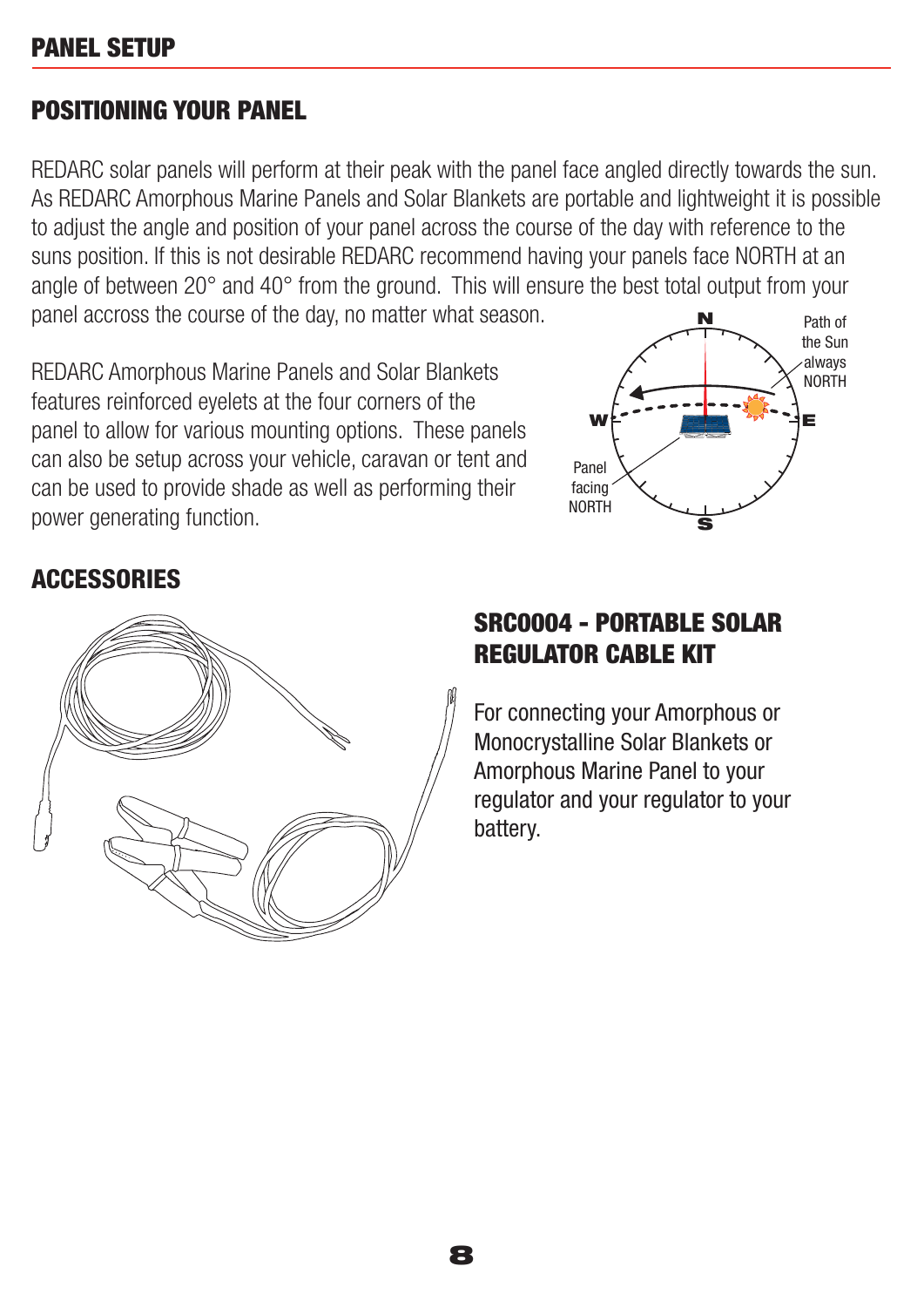## REDARC SOLAR PRODUCT WARRANTY

Over the last three decades our company has established a reputation as the power conversion specialist.

A 100% Australian-owned company, we have met the needs of customers in transport and other industries through exciting, innovative thinking.

We believe in total customer satisfaction and practice this by offering our customers:

- Technical advice free of jargon and free of charge
- Prompt turnaround of orders throughout Australia and globally
- Friendly, personalised, professional service and product support

In the unlikely event that a technical issue arises with a Redarc product, customers are encouraged to initially contact the Redarc Technical Support Team on (08) 8322 4848 or power@redarc.com.au for prompt and efficient diagnosis and product support.

Our goods come with guarantees that cannot be excluded under the Australian Consumer Law. You are entitled to a replacement or refund for a major failure and compensation for any other reasonably foreseeable loss or damage. You are also entitled to have the goods repaired or replaced if the goods fail to be of acceptable quality and the failure does not amount to a major failure.

The benefits of this Warranty are in addition to other rights and remedies available at law in respect of the Solar Products and shall not derogate from any applicable mandatory statutory provisions or rights under the Australian Consumer Law.

Redarc Electronics Pty Ltd atf the Redarc Trust trading as Redarc Solar ("Redarc") offers a warranty in respect of its Solar Products where the Solar Products are purchased from an authorised Redarc Solar distributor or reseller by a person ("Purchaser"), on the terms and conditions, and for the duration, outlined below in this document ("Warranty").

- 1. In this Warranty, the term **Solar Products** means:
	- 1.1 Redarc Solar Monocrystalline Solar Panels;
	- 1.2 Redarc Solar Monocrystalline Folding Portable Solar Panel Kits;
	- 1.3 Redarc Solar Monocrystalline Folding Solar Panels;
	- 1.4 Redarc Solar Amorphous Flexible Solar Panels;
	- 1.5 Redarc Solar Amorphous Folding Solar Panels;

(collectively the "Modules");

- 1.6 Redarc Solar Regulators and Displays;
- 1.7 all other solar products manufactured or supplied by Redarc that are designed for use in recreational vehicles and boats, not otherwise specifically referred to in this clause 1; and
- 1.8 any component of or accessory for any product in clause 1.1 to 1.7 (inclusive) manufactured or supplied by Redarc.

#### Offer and duration of product warranties

- 2. Subject to this clause 2, Redarc warrants that its Solar Products will be free, under normal application, installation, use and service conditions, from defects in materials and workmanship affecting normal use, for the relevant periods set out below:
	- 2.1 Redarc Solar Monocrystalline Solar Panels 5 years from the date of purchase;
	- 2.2 Redarc Solar Monocrystalline Folding Portable Solar Panel Kits 5 years from the date of purchase;
	- 2.3 Redarc Solar Monocrystalline Folding Solar Panels 2 year from the date of purchase;;
	- 2.4 Redarc Solar Amorphous Flexible Solar Panels 2 years from the date of purchase;
	- 2.5 Redarc Solar Amorphous Folding Solar Panels 2 years from the date of purchase;
	- 2.6 Redarc Solar Regulators and Displays 2 years from the date of purchase; and
	- 2.7 all other Solar Products not otherwise set out in this clause  $2 2$ years from the date of purchase.
- 3. Where a Solar Product malfunctions (excluding as a result of a reduction in power output levels, which is the subject of clause 4) or becomes inoperative during the relevant warranty period applicable to that Solar Product pursuant to clause 2, due to a defect in materials or workmanship, as determined by Redarc, then subject to further rights conferred by the Australian Consumer Law on the Purchaser, Redarc will, in exercise of its sole discretion, either:
	- 3.1 repair the defective Solar Product;
	- 3.2 replace the defective Solar Product; or
	- 3.3 provide a refund to the Purchaser for the purchase price paid for the defective Solar Product,

without charge to the Purchaser.

- 4. Redarc warrants that:
	- 4.1 if any Redarc Solar Monocrystalline Solar Panels or any Redarc Solar Monocrystalline Folding Portable Solar Panel Kits exhibit a power output of less than 80% of Peak Power under Standard Test Conditions, within 25 years of the date of purchase;
	- 4.2 if any Redarc Solar Monocrystalline Folding Solar Panels, Redarc Solar Amorphous Flexible Solar Panels or any Redarc Solar Amorphous Folding Solar Panels exhibit a power output of less than 80% of Peak Power under Standard Test Conditions, within 5 years of the date of purchase;

 and such loss of power is determined by Redarc to be due to a defect in materials or workmanship, then subject to further rights conferred by the Australian Consumer Law on the Purchaser, Redarc will, in exercise of its sole discretion, either:

- 4.3 make up the loss in power by supplying the Purchaser with relevant additional Modules; or
- 4.4 repair or replace the defective Modules,
- without charge to the Purchaser.
- 5. For the purposes of clause 4:
	- 5.1 Peak Power means the minimum peak power level in Watts that a Module generates in its maximum power point (as stated on the label affixed to the Module or on the product information sheet accompanying the Module); and
	- 5.2 Standard Test Conditions means:
		- (a) light spectrum of AM 1.5;
		- (b) an irradiation of 1,000 Watts per square metre; and
		- (c) a cell temperature of 25 degrees centigrade at right angle irridation,
		- the measurements being carried out in accordance with IEC61215 as tested at the connectors or junction box terminals (as applicable) per the calibration and testing standards of Redarc in effect on the date of manufacture of the Module.
- 6. The warranties given by Redarc in clauses 2 to 4 cover the reasonable costs of delivery and installation of any repaired or replaced Solar Products or components of Solar Products to the Purchaser's usual residential address notified to Redarc, together with the reasonable costs of removal and return of any Solar Products determined by Redarc to be defective.
- 7. If the Purchaser incurs expenses of the nature referred to in clause 6 in the context of making a claim pursuant to this Warranty that is accepted by Redarc, the Purchaser will be entitled to claim for reimbursement of those expenses which Redarc determines, in exercise of its sole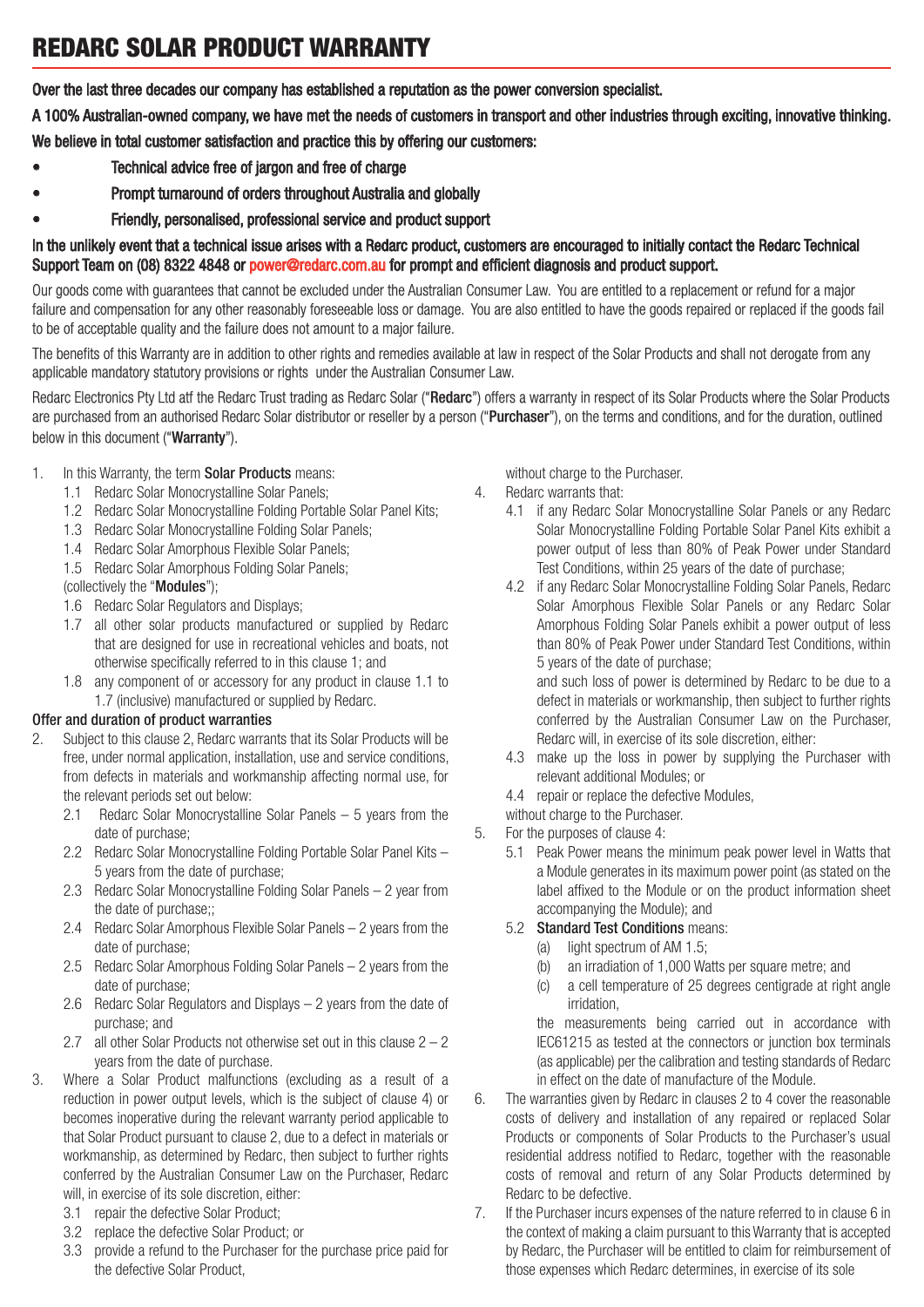discretion, to be reasonably incurred, provided that the claim is notified to Redarc in writing at the postal address or email address specified in clause 23 and includes:

- 7.1 details of the relevant expenses incurred by the Purchaser; and
- 7.2 proof of the relevant expenses having been incurred by the Purchaser.

#### Exclusions and limitations

- 8. This Warranty will not apply to, or include any defect, damage, fault, failure or malfunction of a Solar Product, which Redarc determines to be due to:
	- 8.1 normal wear and tear or exposure to weather conditions over time;
	- 8.2 accident, misuse, abuse, negligence, vandalism, alteration or modification:
	- 8.3 non-observance of any of the instructions supplied by Redarc, including instructions concerning installation, configuring, connecting, commissioning, use or application of the Solar Product, including without limitation choice of location;
	- 8.4 failure to ensure proper maintenance of the Solar Product strictly in accordance with Redarc's instructions or failure to ensure proper maintenance of any associated equipment or machinery;
	- 8.5 repairs to the Solar Product that are not strictly in accordance with Redarc's instructions;
	- 8.6 installation, repairs or maintenance of the Solar Product by, or under the supervision of, a person who is not a qualified auto electrician or technician, or if non-genuine or non-approved parts have been fitted;
	- 8.7 faulty power supply, power failure, electrical spikes or surges, lightning, flood, storm, hail, extreme heat, fire or other occurrence outside the control of Redarc;
	- 8.8 use other than for any reasonable purpose for which the Solar Product was manufactured;
	- 8.9 any indirect or incidental damage of whatever nature outside the control of Redarc.
- 9. Warranty claims in respect of a Solar Product must be made in writing to Redarc at the postal address or email address specified in clause 23 within the relevant warranty period applicable to that Solar Product pursuant to clause 2 or clause 4. Such claims must include the following:
	- 9.1 details of the alleged defect or fault and the circumstances surrounding the defect or fault;
	- 9.2 evidence of the claim, including photographs of the Solar Product (where the subject of the claim is capable of being photographed);
	- 9.3 the serial number of the Solar Product, specified on the label affixed to the Solar Product: and
	- 9.4 proof of purchase documentation for the Solar Product from an authorised distributor or reseller of Redarc, which clearly shows the date and place of purchase.
	- The return of any Solar Products without the prior written instructions of Redarc will not be accepted by Redarc.
- 10. Without limiting any other clause in this Warranty, Redarc has the right to reject any warranty claim made by a Purchaser pursuant to this Warranty where:
	- 10.1 the Purchaser does not notify Redarc in writing of a warranty claim within relevant warranty period applicable to that Solar Product;
	- 10.2 the Purchaser does not notify Redarc in writing of a warranty claim within 1 month of becoming aware of the relevant circumstances giving rise to the claim, so that any further problems with the Solar Product are minimised;
	- 10.3 the serial number of the Solar Product has been altered, removed or made illegible without the written authority of Redarc;
	- 10.4 the Purchaser is unable to provide proof of purchase documentation in accordance with clause 9.4 or evidence that the Solar Product was properly installed, and that proper maintenance has been performed on the Solar Product, by, or

under the supervision of, a qualified auto electrician or technician, in accordance with the instructions of Redarc.

- 11. If the Solar Product is found to be working satisfactorily on return to Redarc or upon investigation by Redarc, the Purchaser must pay Redarc's reasonable costs of testing and investigating the Solar Product in addition to shipping and transportation charges. Where Redarc is in possession of the Solar Product, the Solar Product will be returned to the Purchaser on receipt of the amount charged.
- 12. Any replaced Solar Products or components of Solar Products shall become the property of Redarc.
- 13. Redarc may, in exercise of its sole discretion, deliver another type of Solar Product or component of a Solar Product (different in size, colour, shape, weight, brand and/or other specifications) in fulfilling its obligations under this Warranty, in the event that Redarc has discontinued manufacturing or supplying the relevant Solar Product or component at the time of the warranty claim, or where such Solar Product or component is superior to that originally purchased by the Purchaser.

#### Other conditions of Warranty

- 14. If the Purchaser acquired a Solar Product for the purpose of resupply, then this Warranty shall not apply to that Solar Product.
- 15. In particular, the sale of a Solar Product via an online auction, online store or other internet website by a party that is not an authorised distributor or reseller of the Solar Product will be deemed to be a resupply within the meaning of the Australian Consumer Law and will render this Warranty void, as Redarc has no control over the storage, handling, quality or safety of Solar Products sold by such persons.
- 16. A Purchaser shall only be entitled to the benefit of this Warranty after all amounts owing in respect of the Solar Product have been paid.
- 17. While Redarc warrants that the Solar Products will be free from defects in materials and workmanship in the circumstances set out in this Warranty, to the maximum extent permitted by law Redarc does not warrant that the operation of the Solar Products will be uninterrupted or error-free.
- 18. To the maximum extent permitted by law, Redarc's determination of the existence of any defect and the cause of any defect will be conclusive.
- 19. Spare parts or materials for the Solar Products are guaranteed to be available for a period of at least 2 years after purchase of the Solar Products.
- 20. The agents, officers and employees of any distributor or reseller of the Solar Products and of Redarc are not authorised to vary or extend the terms of this Warranty.
- 21. Redarc shall not be responsible or liable to the Customer or any third party in connection with any non-performance or delay in performance of any terms and conditions of this Warranty, due to acts of God, war, riots, strikes, warlike conditions, plague or other epidemic, fire, flood, blizzard, hurricane, changes of public policies, terrorism and other events which are beyond the control of Redarc. In such circumstances, Redarc may suspend performance of this Warranty without liability for the period of the delay reasonably attributable to such causes.
- 22. If a clause or part of a clause in this Warranty can be read in a way that makes it illegal, unenforceable or invalid, but can also be read in a way that makes it legal, enforceable and valid, it must be read in the latter way. If any clause or part of a clause in this Warranty is illegal, unenforceable or invalid, that clause or part is to be treated as removed from this Warranty, but the rest of this Warranty is not affected.

#### Redarc's contact details

23. Redarc's contact details for the sending of warranty claims under the Warranty are:

Redarc Electronics Pty Ltd

23 Brodie Road (North), Lonsdale SA 5160 Email: power@redarc.com.au Telephone: +61 8 8322 4848